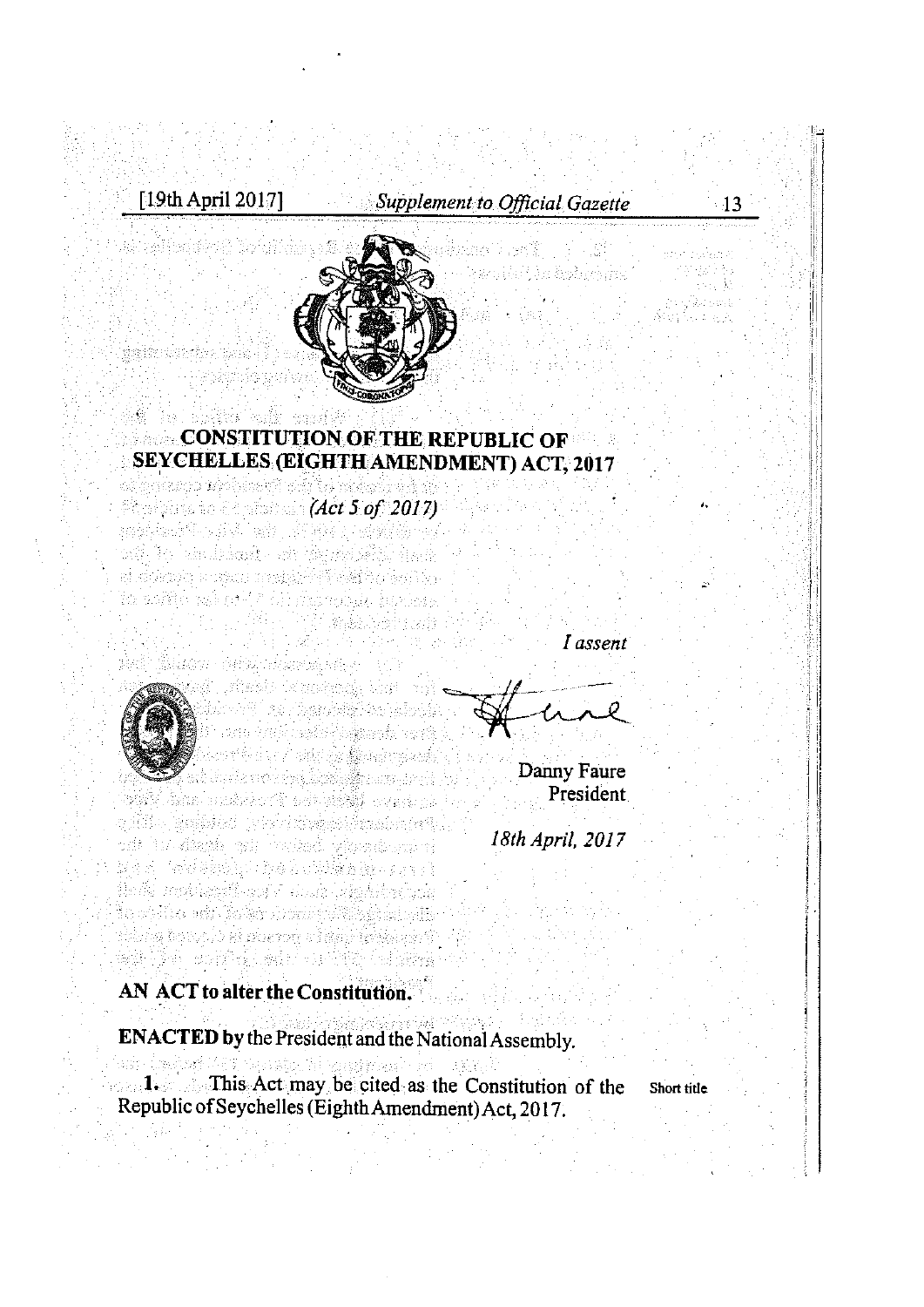14 Supplement to Official Gazette [19th April 2017]

Amendment 2. The Constitution of the Republic of Seychelles is of Cap 42 amended as follows  $\frac{1}{2}$ amended as follows —

amended by

as last

 $\det_4$  of 2016 (a) in Article 55—

除

 $(i)$  by repealing clause (1) and substituting therefor the following clauses —

> "(1) Where the office of the President becomes vacant by reason of the death or resignation of the President or by reason of the President ceasing to hold office under article 53 or article 54 or article 110(3), the Vice-President shall discharge the functions of the office of the President until <sup>a</sup> person is elected under article 51 to the office of the President.

> (2) A person who would, but for that person's death, have been declared elected as President at the Presidential election and the person designated as the Vice-President of the first-mentioned person shall be deemed to have been the President and Vice-President respectively, holding office immediately before the death of the first-mentioned person and accordingly, such Vice-President shall discharge the functions of the office of President until <sup>a</sup> person is elected under article 51 to the office of the President."; ebedrata er 172 Z.a

 $(ii)$  by repealing clause (2);

(指定) ほころき (iii) by inserting in clause (3) before the words to **words "clause (2) " the words "clause**<br>North make away (1), **Ty** was a consistent with making and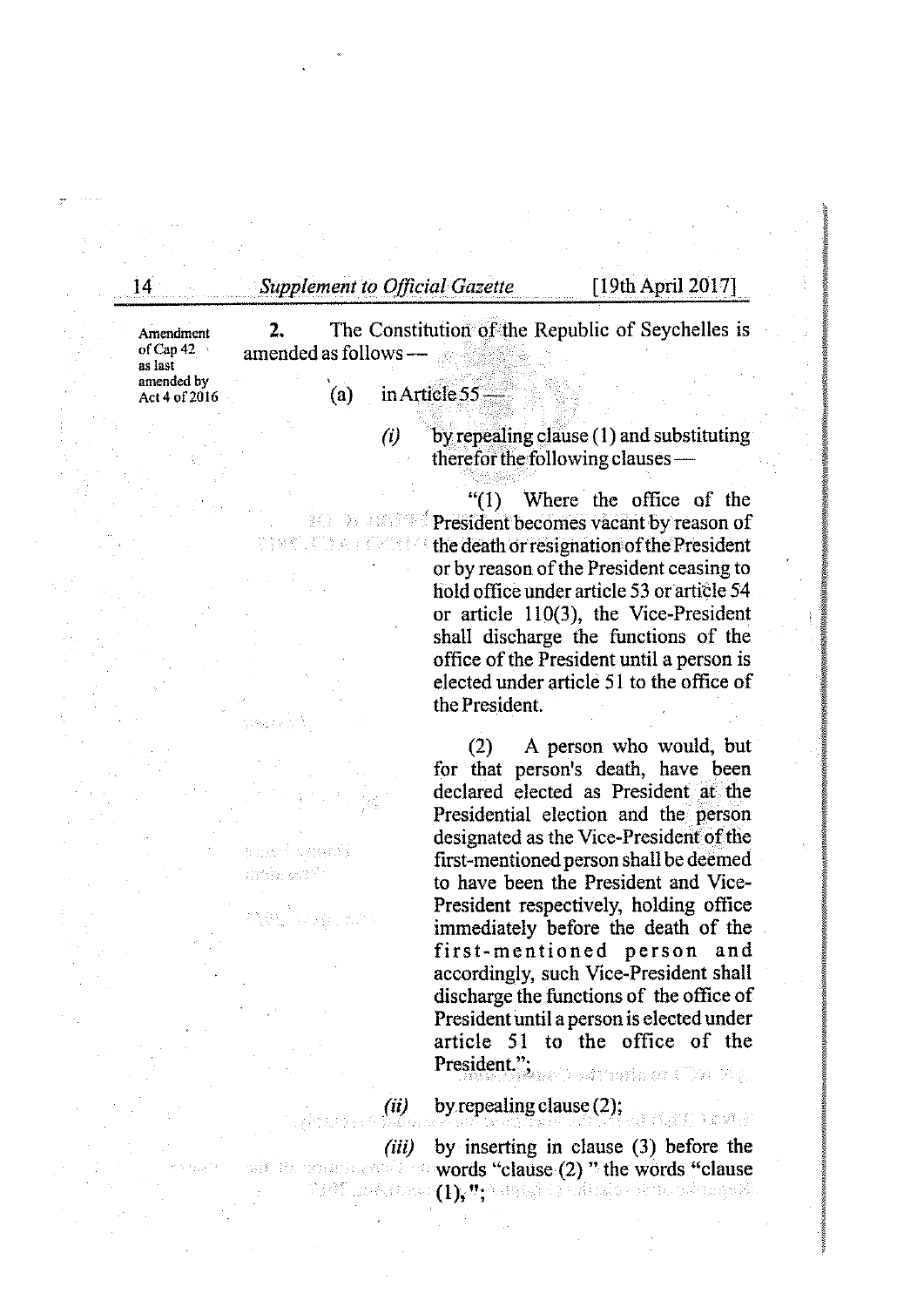ebito e consider oguacio gerneacha bas ในนางสองออกจู่ (2 เข้อ

n Bhowaitteach นสภาพจังหนใจ กลางแม่กาย

n tunner e Fehr

L'ingentiere

where  $\mathbb{C}$  (b) in Article 66A — and in the

lamén ki odt lého nebugan a syélkai khassa

(1) by repealing clause (11);<br>Enlinearistic later the magnetic send is admitted

(ii) by repealing clause  $(12)$  and substituting therefor the following clause — 9404智论: ES

> "(12) Where there is a vacancy in the office of the President under article. 55 (1) the Vice-President shall discharge the fimctions of the office of the President until a person is elected under article 51 to the office of the President.";

(iii) by repealing clause (13) and substituting therefor the following desa dia jajinaran. clause—

**The Vice-President shall** receive such salary, allowance, gratuity and pension as may be prescribed by an **Act and the salary, allowance, gratuity** or pension shall be a charge on the **Consolidated Fund.":** 

### $\mathbb{C}$  is a set  $\mathbb{C}$  in  $\mathrm{Article}\,69$  — and  $\mathbb{C}$  is a set  $\mathbb{C}$

고 말고 화도는

 $(i)$  by repealing in clause (5) the words **The model of the "and gratuity" and substituting therefor** the words ", gratuity and pension";

 $(i)$  by repealing in clause (6) the words "or **gratuity**" and substituting therefor the words ", gratuity or pension":

 $(d)$  by inserting after clause (5) of Article 82, the following clause **following** clause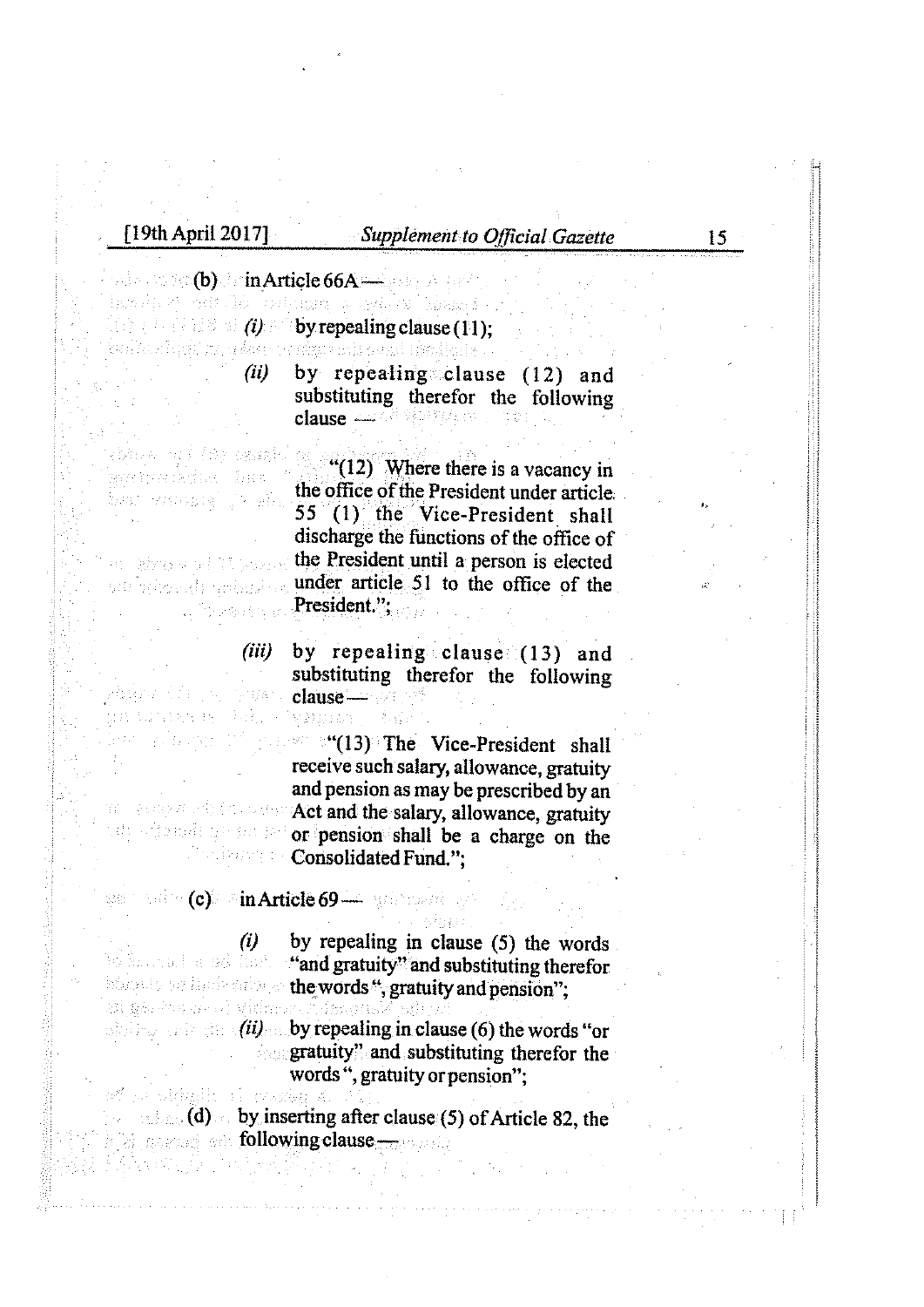"(6) <sup>A</sup> proportionately elected member who ceases to be a member of the National<br>Assembly by virtue of Article 81(1) (h) (i), shall not have the right to make an application under clause 1(b).

(e) inArticle83—

 $(i)$  by repealing in clause (6) the words "and gratuity" and substituting therefor the words ", gratuity and pension";

 $(ii)$  by repealing in clause (7) the words "or gratuity" and substituting therefor the words ", gratuity or pension";

 $(f)$  in Article 84—

.<br>2004: Martin Holder beds in easterning ทานนิย์ที่จากเหยี่ ผลเลย

在中国高速车

制限 しょうねい Sandth Perchant na ziliyeshe shekara

 $(i)$  by repealing in clause (4) the words "and gratuity" and substituting therefor the words ", gratuity and pension";

Constitution  $\hat{u}$  by repealing in clause (5) the words "or gratuity" and substituting therefor the gratuity" and substituting therefor the words ", gratuity or pension";

> (g) by inserting after Article <sup>84</sup> the following article—

Leader of  $\sim$  "84A.(1) There shall be a Leader of Government Deciment Deciment in  $\sim$  1.111 Government Government Business who shall be elected by the National Assembly from among its members in accordance with this article earnight a skill and the Standing Orders.

(中国人) 受教会

(2) <sup>A</sup> person is eligible to be elected to the Office of Leader of Government Business if the person is <sup>a</sup>

**Biom**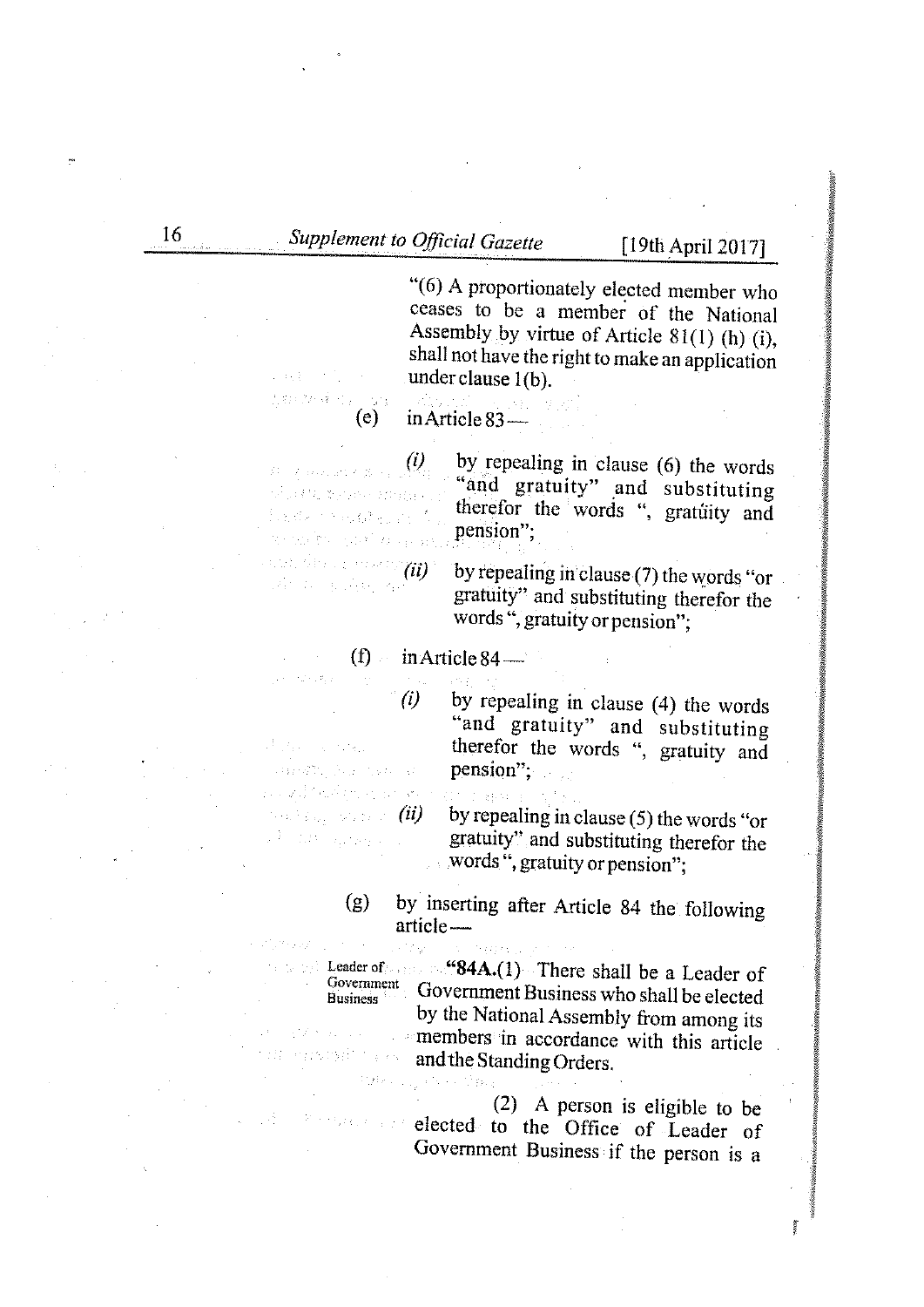goji matana nepizgarta je je izvorita u zi ystel hyd apautonnam amflori i prin et casser à exemple tell di Yaqatilisi, walloo kaydi oo xareeye dan

kay siyaan si kéts*a <sup>1</sup>rd* s<sup>a 2</sup>

## [19th April 2017] Supplement to Official Gazette 17

member of the political party which nominated the incumbent President for election, and only members of the National Assembly who are members of that party writing a may vote in the election.

iwansh on) zawebna w (3) <sup>A</sup> person elected to the office of Leader of Government Business  $shall$  vacate the office  $\overline{\phantom{a}}$ 

> (a) if the person ceases to be <sup>a</sup> member of the NationalAssembly;

(b) if the person is elected to the office of Speaker or Deputy Speaker;

(c) ifthe person resigns by Syn ar eilbho far brachfor an gathann ann an notice in writing lakajasho ber Teplera, Del addressed to the **Speaker**; or

(d) where the members of the National Assembly entitled to vote at an election to the office pass <sup>a</sup> resolution requiring the person to  $r$  and above the  $\beta$  is requiring the person to vacate the office. 

 $(4)$  An Act may provide for the salary, allowances, gratuity and pension of the Leader of Government Business.

er Amens J absen (5) The salary, allowances, gratuity or pension payable to the Leader of Government Business shall not be less than those payable to a Minister and shall be a hard charge on the Consolidated Fund.

gwysho ynteri ganabahs har

I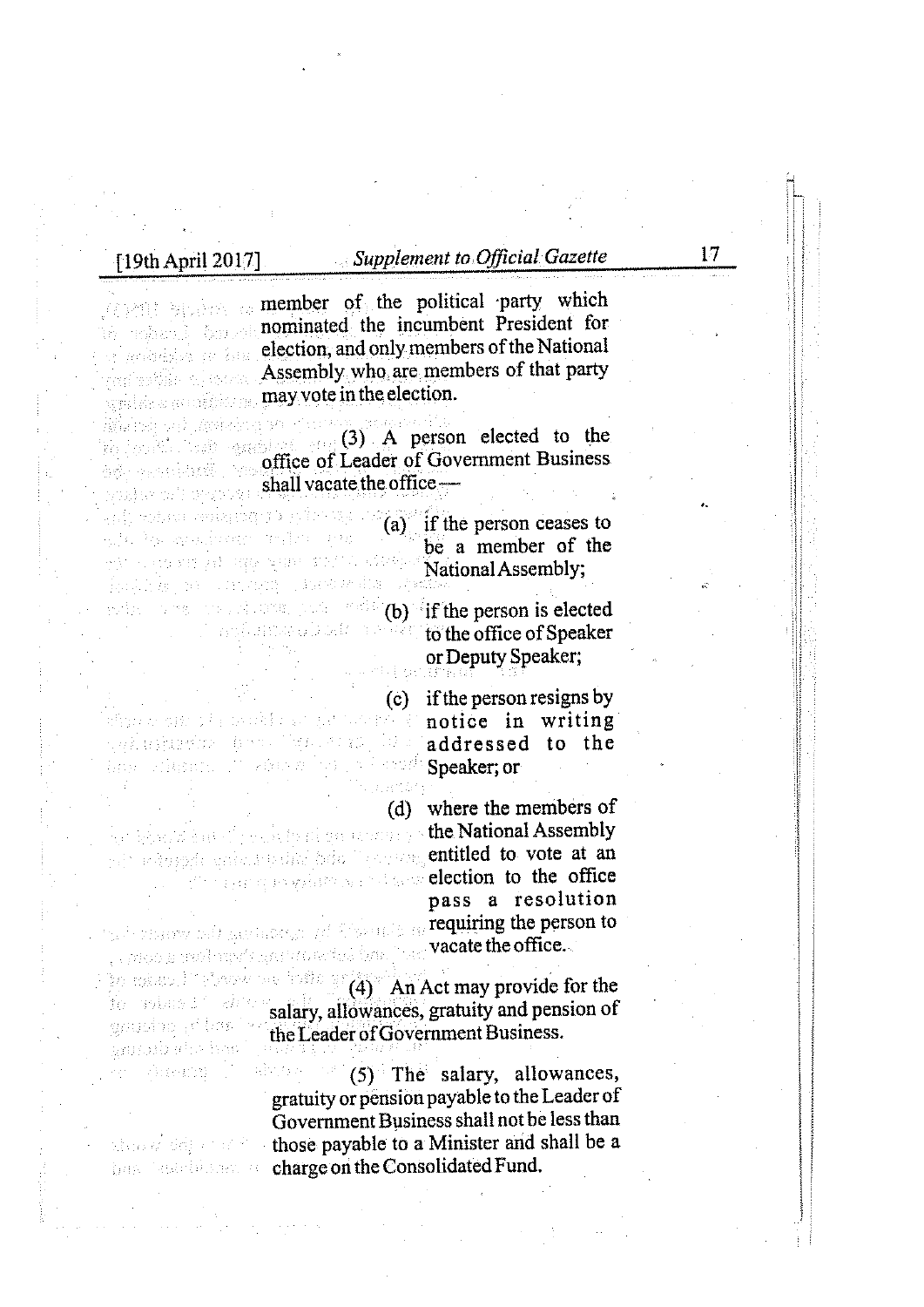18 Supplement to Official Gazette [19th April 2017]

tài Pelivon (<sub>1944</sub> isatiwi Cadrio syje yng hai bundi

神, 파트놀바란 รังกล่งคุณที่ที่ โดยเลขาวุด

d alemni nakima m vic for falgman s Nitiana Aing

TOORTH AT ANYARD OF B

i tripkin sanggungi b

**ISONAL PROPERTY** 

*<i><u>ALCO</u>* 

**INSURGERS** 

denial  $\sim$  (6) Subject to Article 105(3), where <sup>a</sup> person is elected Leader of Government Business and in addition to this article is entitled to receive under any other provision of the Constitution a salary, allowance, gratuity or pension, the person shall not, while holding the office of Leader of Government Business be concurrently entitled to receive the salary, allowance, gratuity or pension under this article or any other provision of the Constitution but may opt to receive the salary, allowance, gratuity or pension under either this article or any other *provision of the Constitution.*":

 $(h)$  in article  $105-$ 

gothermical  $\mathcal{O}_{\phi}$  by repealing in clause (1) the words  $\mathbb{P}^{\{1\}}$  of the angle  $\mathbb{P}^{\{2\}}$  and  $\mathbb{P}^{\{3\}}$  and  $\mathbb{P}^{\{3\}}$  substituting therefor the words ", gratuity and pension"

lo z*wól*men odłotyc

(20%) 化苯唑烷醚医二丁二烷

 $\langle i \rangle$  is a set  $\langle ii \rangle$  by repealing in clause (2) the words "or gratuity" and substituting therefor the words", gratuity or pension"; ns i minano a sua

 $(iii)$  in clause 3 by repealing the words "or the" and substituting therefore a coma, by inserting after the words "Leader of sah bok tijikveng vigen n Opposition" the words "Leader of to makaisoj (ma v Reidin Government Business" and by deleting th phoge fishing the words "or gratuity" and substituting therefor the words ", gratuity or pension"; io miks I will broken . eilian

medi ukal od m. Kechci sobitkani maljona (i) by repealing in Article 115A(1) the words <sup>I</sup> "four members" and "seven candidates" and

น เพื่อน เพราะ เป็นเป็น เพราะ เพราะ เพราะ เพราะ เพราะ เพราะ เพราะ เพราะ เพราะ เพราะ เพราะ เพราะ เพราะ เพราะ เพ<br>เพราะ เพราะ เพราะ เพราะ เพราะ เพราะ เพราะ เพราะ เพราะ เพราะ เพราะ เพราะ เพราะ เพราะ เพราะ เพราะ เพราะ เพราะ เพ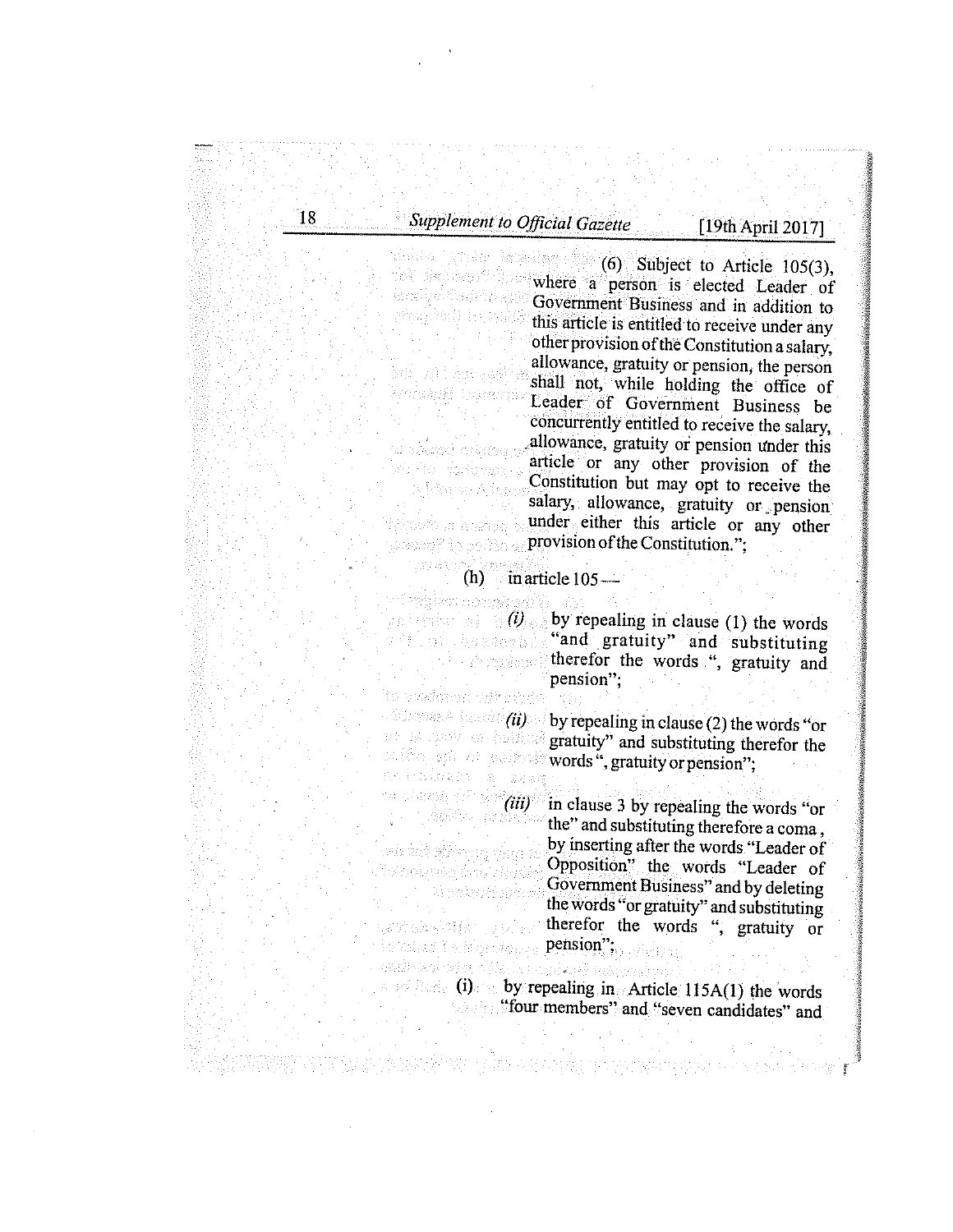substituting therefor the words "six members" and "nine candidates" respectively;

 $(i)$  by inserting after clause (4) of Article 115C the following clause

> "(4A) The pension payable to the Chairperson of the Commission shall be prescribed by or under an Act and the pension shall be a charge on the Consolidated Fund.";

 $(k)$  by deleting in clause (1) of Article 133 the words "and gratuity" and substituting therefor the words ", gratuity and pension";

## $(1)$  in Article 140 —

- (i) in clause  $(1)$ 
	- A. by repealing the words "three members" and substituting therefor the words "five members",
- $B.$  by repealing in subclause (a), the words "one member" and words "one member" and atanan masarang kalendar<br>Sebagai di Sebagai di Sebagai di Sebagai<br>Sebagai di Sebagai di Sebagai di Sebagai di Sebagai di Sebagai di Sebagai di Sebagai di Sebagai di Sebagai di substituting therefor the words "two members";
- $C.$  by repealing in subclause (b), the words "two members" and "third tida (televisibili) tereveler member" and substituting therefor ninisko kontrolleri (sv. 1944) the words "four members" and the signification when "fifth member" respectively;
- $(i)$  in clause (3)—<br>has a set of the clause (3)—

in Kathi

an an ann an 1

kan er en eksplorer i ernemp pomigynt (po

A. by repealing the words "two **members**" at both the places they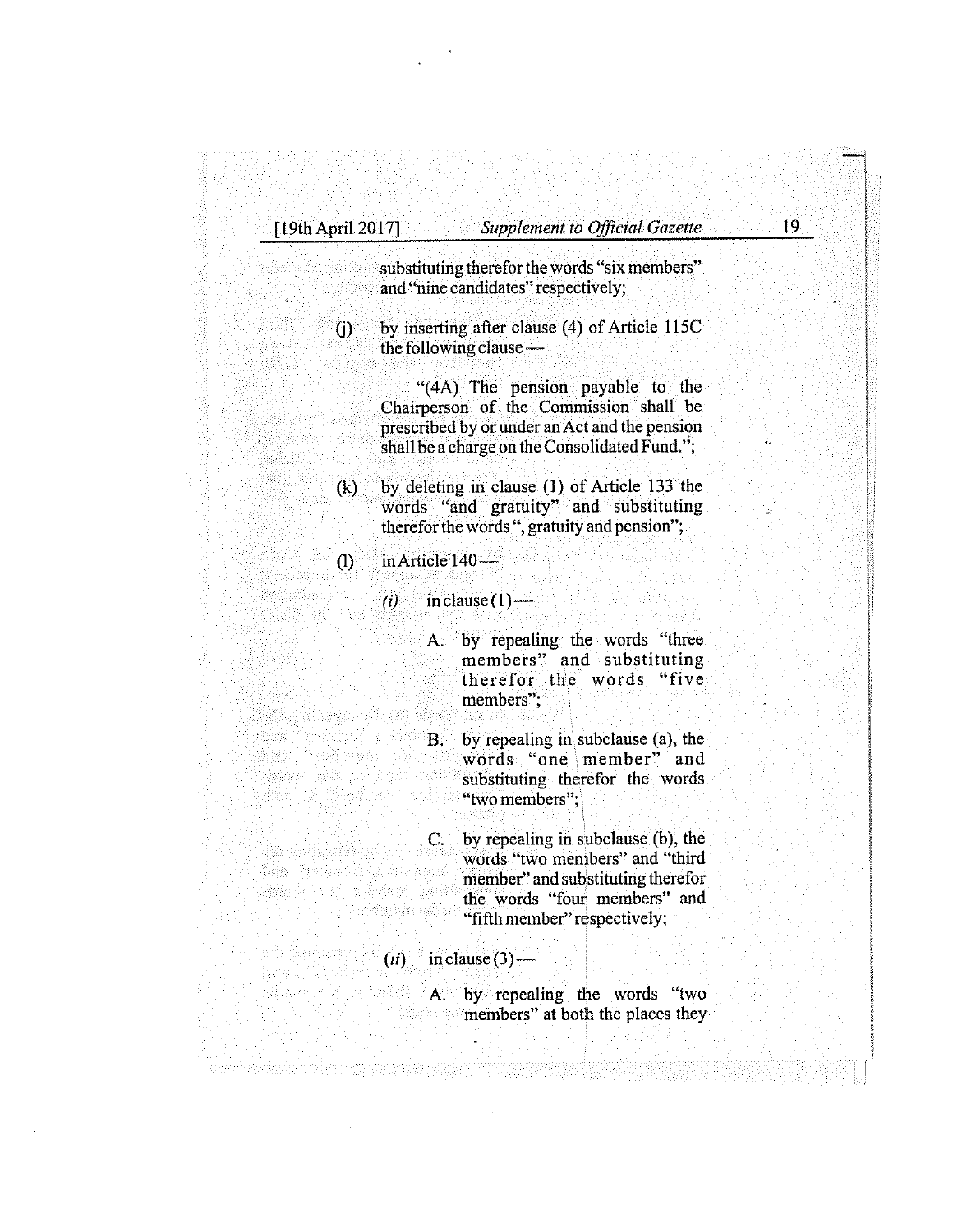| 20 | <b>Supplement to Official Gazette</b><br>[19th April 2017]<br>appear and substituting therefor |                                                                                                                                                                                             |  |
|----|------------------------------------------------------------------------------------------------|---------------------------------------------------------------------------------------------------------------------------------------------------------------------------------------------|--|
|    |                                                                                                | the words "four members";                                                                                                                                                                   |  |
|    |                                                                                                | $B_{\rm{max}}$<br>by repealing the words "third"<br>member" and substituting<br>therefor the words "fifth<br>member":                                                                       |  |
|    |                                                                                                | C. by repealing the words "not less<br>than two and not more than three<br>candidates" and substituting<br>therefor the words "not less than<br>four and not more than five<br>candidates", |  |
|    |                                                                                                | D. by inserting after the word<br>"President" appears for the second<br>time the words.", in consultation<br>with the Speaker and the Chief<br>Justice":                                    |  |
|    |                                                                                                | $(iii)$ in clause $(4)$ —                                                                                                                                                                   |  |
|    |                                                                                                | in subclause (a), by repealing the<br>A.<br>words "appoint a member" and<br>"appoint the member" and<br>substituting therefor the words<br>"appoint the members" at both<br>places;         |  |
|    |                                                                                                | in subclause (b), by repealing the<br>Β.<br>words "appoint a member" and<br>substituting therefor the words<br>"appoint the members";                                                       |  |
|    |                                                                                                | in subclause (c), by repeating the<br>C.<br>words "two members"<br>and<br>substituting therefor the words<br>$\text{``four members''}$ :                                                    |  |

 $\frac{1}{2}$ 

 $\bar{\mathbf{z}}$ 

 $\ddot{\phantom{a}}$